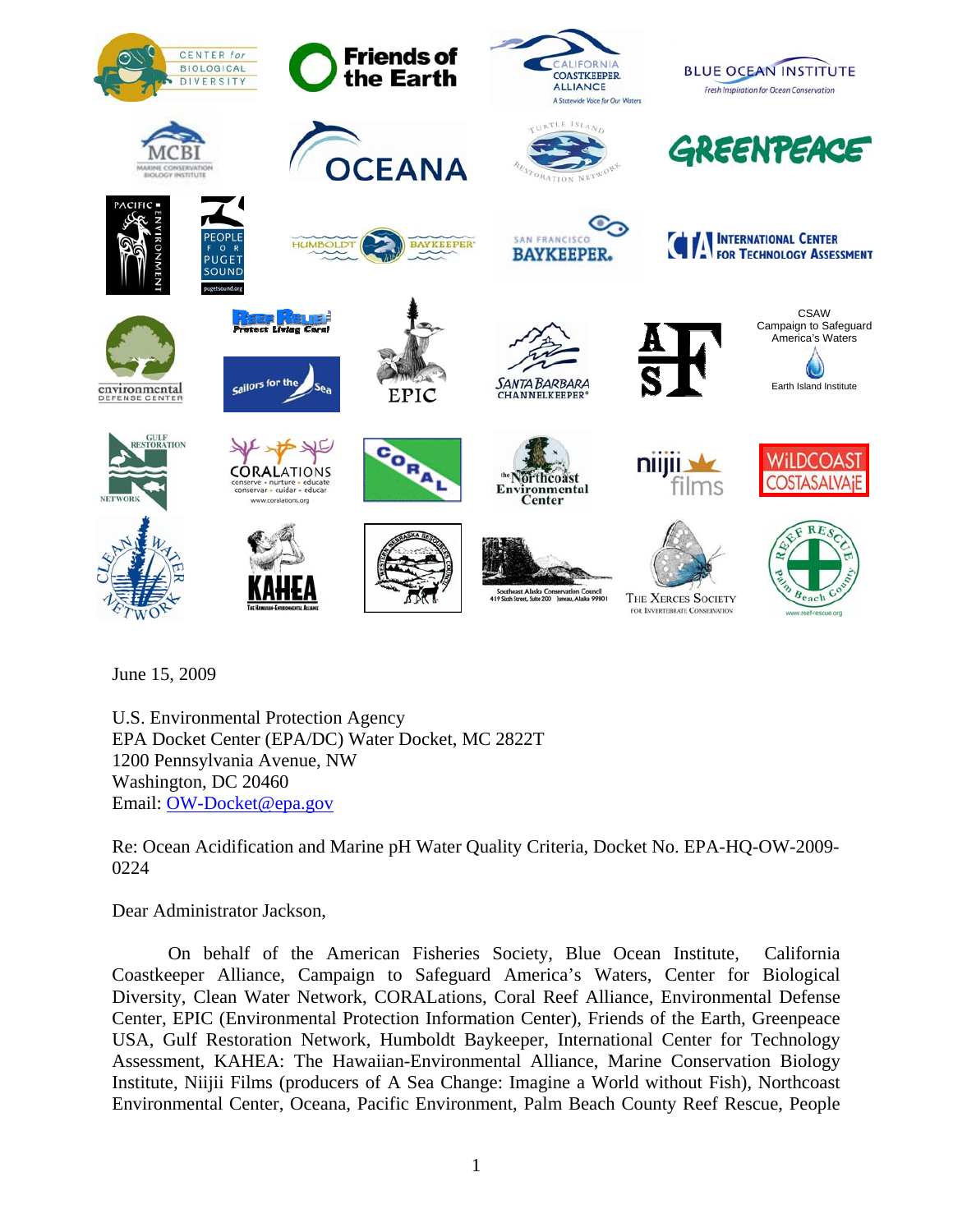for Puget Sound, Reef Relief, Sailors for the Sea, San Francisco Baykeeper, Santa Barbara Channelkeeper, Southeast Alaska Conservation Council, Turtle Island Restoration Network, Western Nebraska Resources Council, Wildcoast, and Xerces Society, we thank you for the opportunity to submit information on ocean acidification for the Environmental Protection Agency (EPA) to consider during its review of water quality criteria under the Clean Water Act. We support EPA's call for data and information and urge EPA to adopt stringent water quality criteria that adequately protect marine life from ocean acidification.

Ocean acidification is a serious threat to our ocean ecosystems. Carbon dioxide pollution, primarily from fossil fuel use, is changing seawater chemistry more rapidly than anything that oceans have experienced in millions of years. These corrosive waters impair the ability of plankton, corals, and shellfish to build their protective shells. It also compromises other biological functions of wildlife including fish. The consequences of ocean acidification will impact ocean ecosystems, coastal resources, and our economy.

The threat of ocean acidification should be at the top of priorities for ocean conservation. Carbon dioxide is fundamentally changing ocean chemistry with devastating impacts on wildlife. Unless carbon dioxide emissions are stabilized, scientists predict that rising ocean acidity could cause a collapse of the world's fisheries. The science that has developed concerning ocean acidification over the past decade indicates that this is a water quality problem needing serious attention and urgent action.

The Clean Water Act's goal is to "restore and maintain the chemical, physical, and biological integrity of the Nation's waters." Thus, the EPA and states have had decades of experience protecting our nation's waters from pollution under this law. EPA has the authority and the duty under the Clean Water Act to protect seawater quality from ocean acidification.

EPA should strengthen its water quality criteria to ensure the maintenance and protection of ocean life and habitat. EPA is also encouraged to publish guidance on ocean acidification to enable coastal states and water quality managers to monitor and develop approaches to ocean acidification.

We applaud EPA for taking action on this important issue and hope to see further steps to address the problem of ocean acidification.

Sincerely,

lyl 8th

Miyoko Sakashita, Oceans Program Center for Biological Diversity 351 California Street, Suite 600 San Francisco, CA 94104

Gus Rassam, Executive Director American Fisheries Society

Carl Safina, Executive Director Blue Ocean Institute

Linda Sheehan, Executive Director California Coastkeeper Alliance